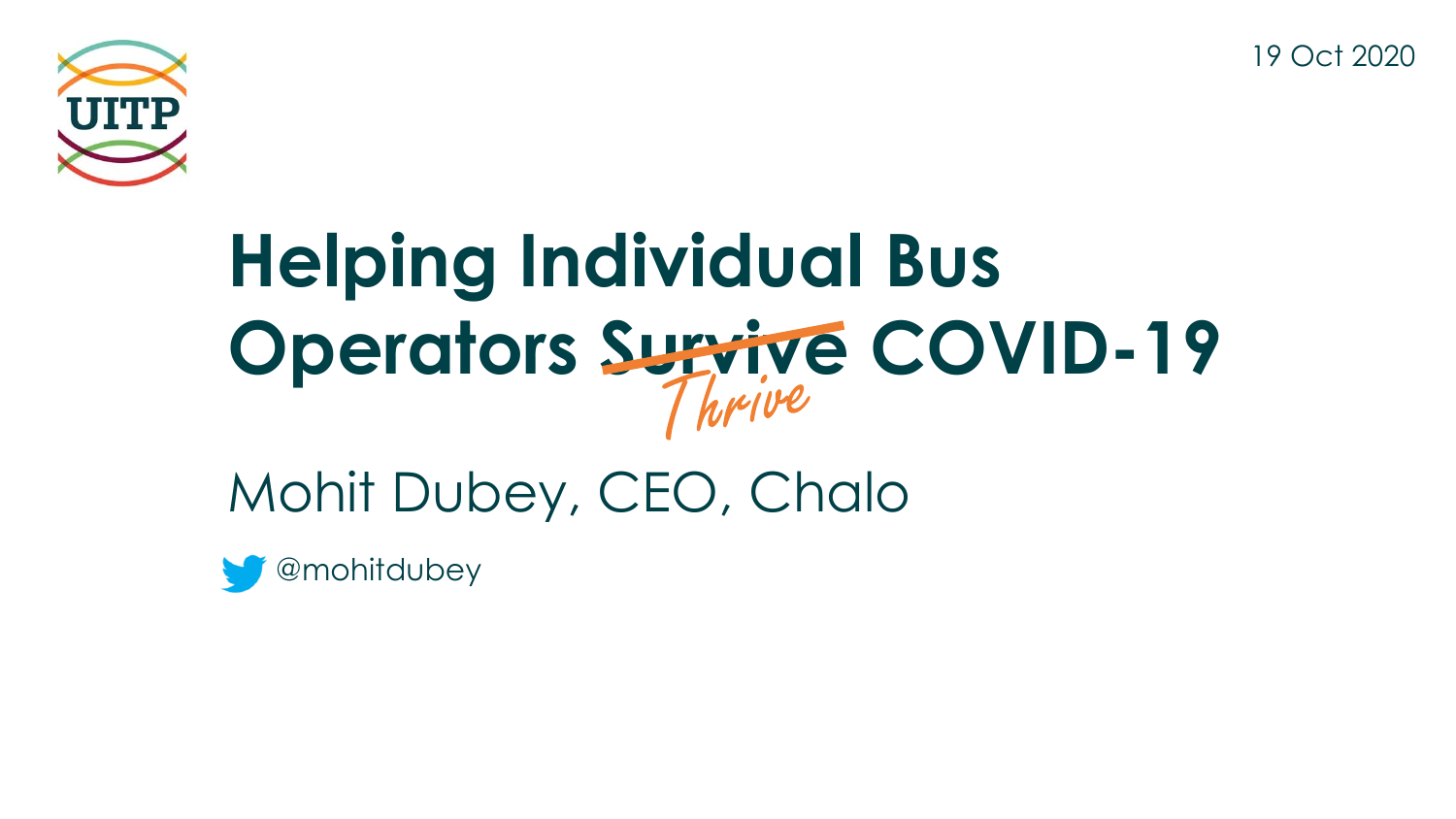



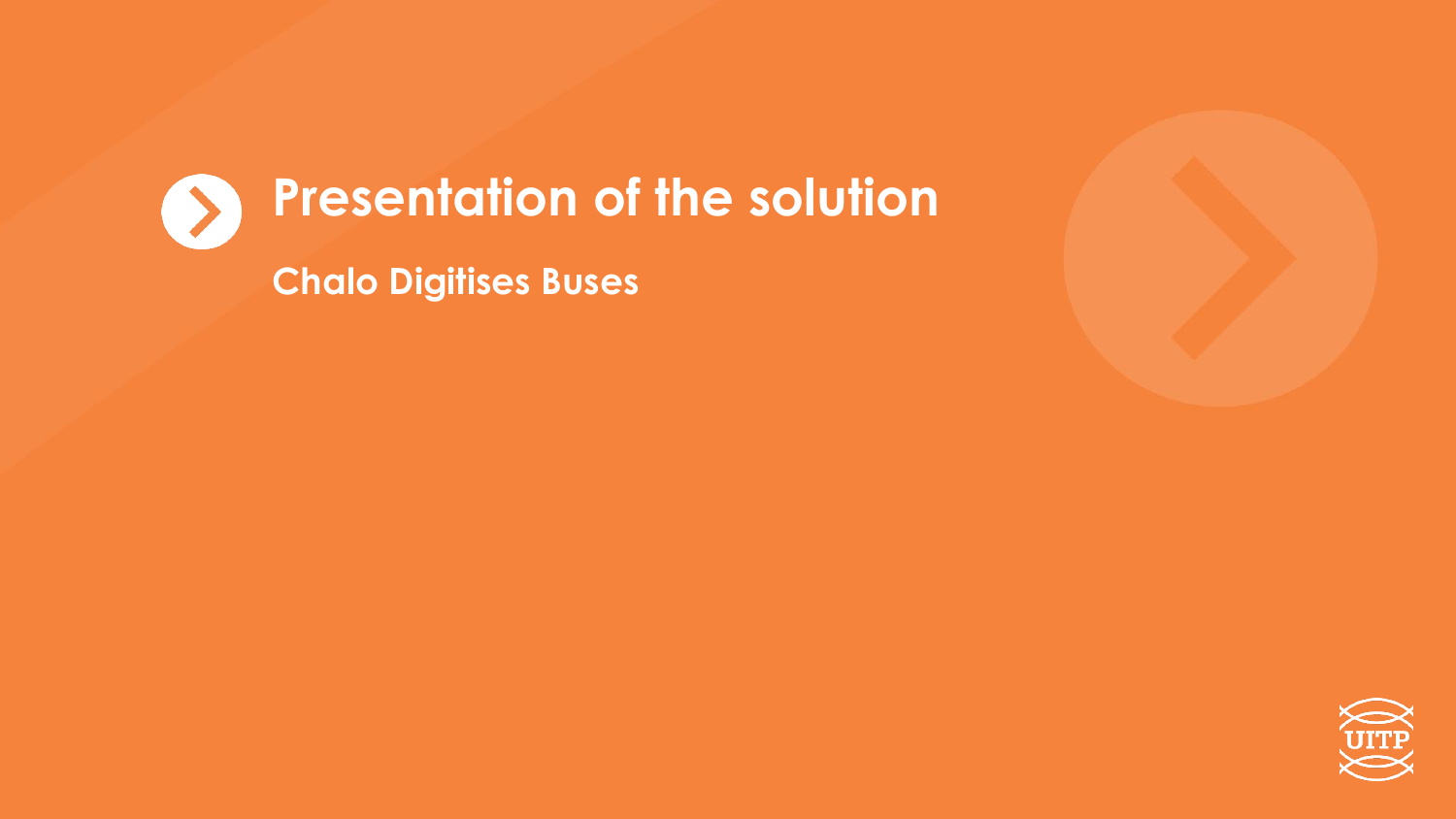## **EXTECHNOLOGY SOLUTIONS**

### **Never wait at a bus stop ever again**



### India's #1 bus tracking app

Live bus tracking, live arrival times, trip planner, SOS, and more…

### **Chalo App Chalo Digital Tickets For Bus Operators**

**Never worry about exchanging cash again**



NFC smart card that stores prepaid wallet and passes. Mobile tickets and bus passes on the Chalo App.

**Full-stack tech suite for daily bus operations**



Live dashboards and reports. Fully managed by Chalo for hassle-free experience

### **The Chalo Difference**



Everything just works as promised!

### **Zero Upfront Payment**

**2**

Chalo invests in the hardware and software for operators.



Operators pays when their ridership increases.

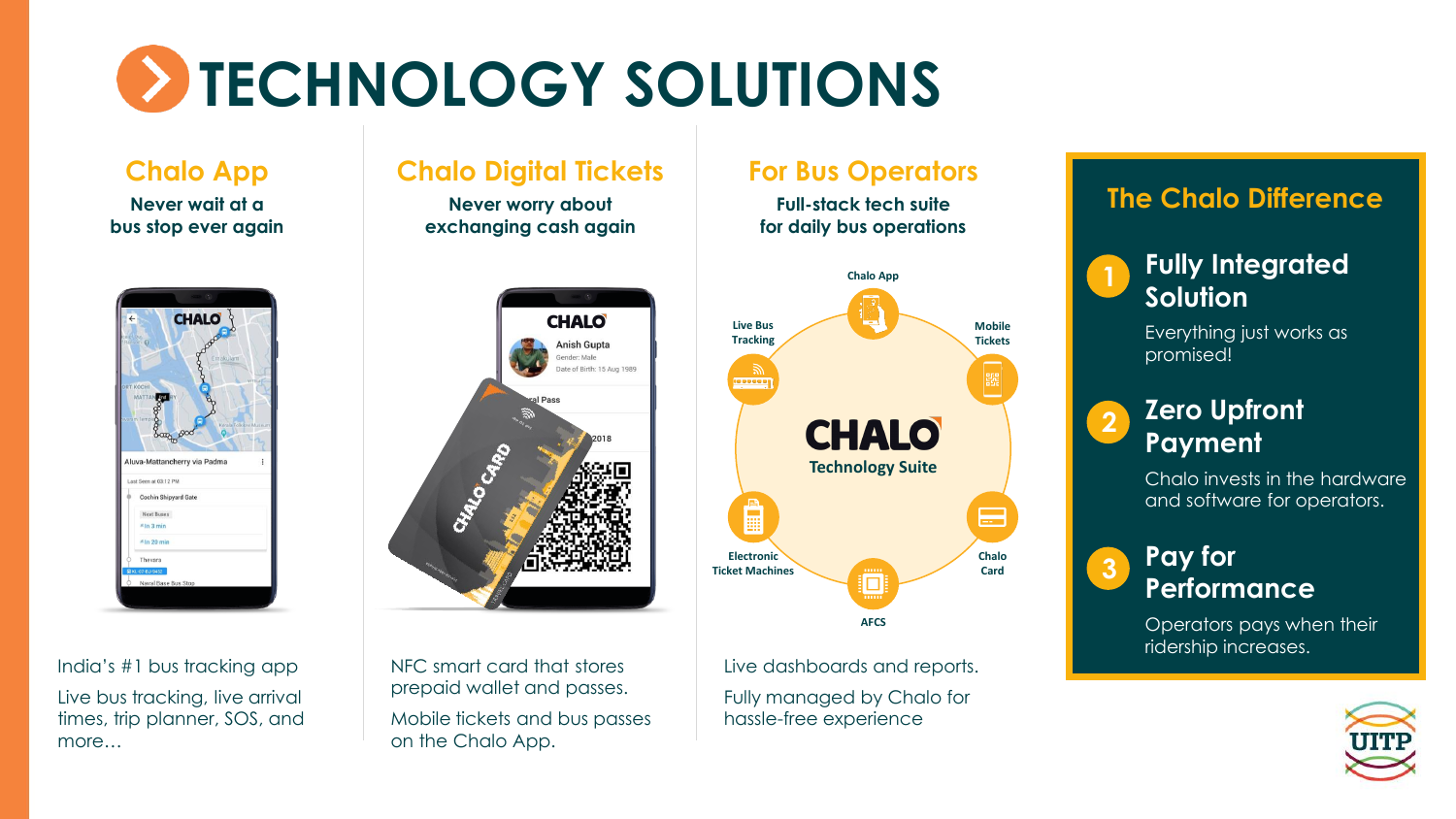



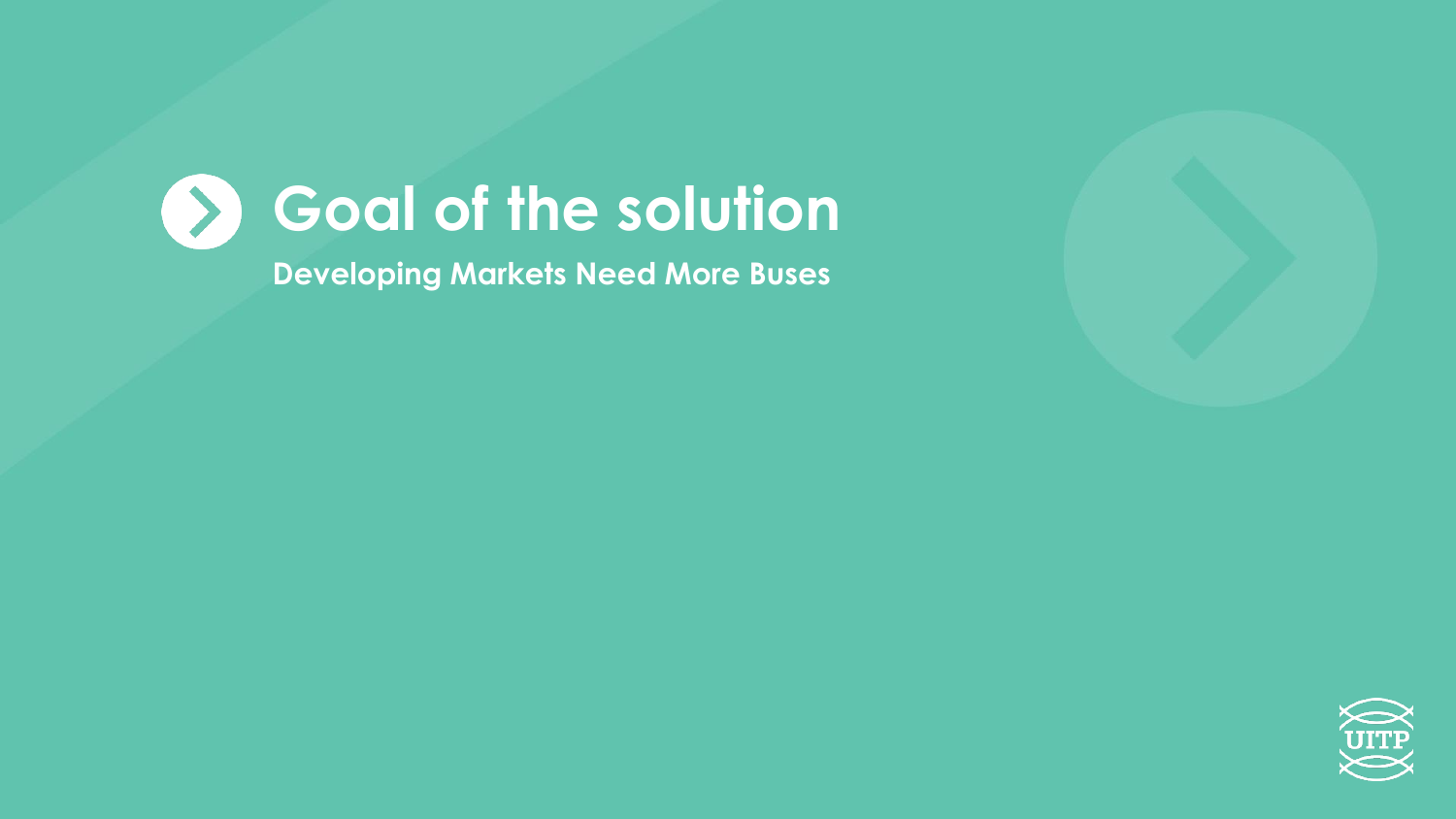## **BUSES IN DEVELOPING MARKETS**

### **Half Of India Travels By Bus It's A Broken Experience**



India has less than 2 city buses per 10,000 people (30 in Europe, 60 in China).

Government-stated need to increase bus fleets by 10x.

**But every new bus is a loss-making proposition for the operator…**



### **70% Of Buses Are Run By Individual Operators**

- Operate on a break-even basis, unable to invest in improving service
- Unreliable, long waiting times, poor experience
- Near 100% cash ticketing

### **Chalo Increases Ridership 2x**



Chart not to scale

### **Making Buses Better For Everyone**

- Building Reliability Live tracking, live arrival times, trip planner…
- Digital Ticketing Mobile + Card
- Improving operations efficiency

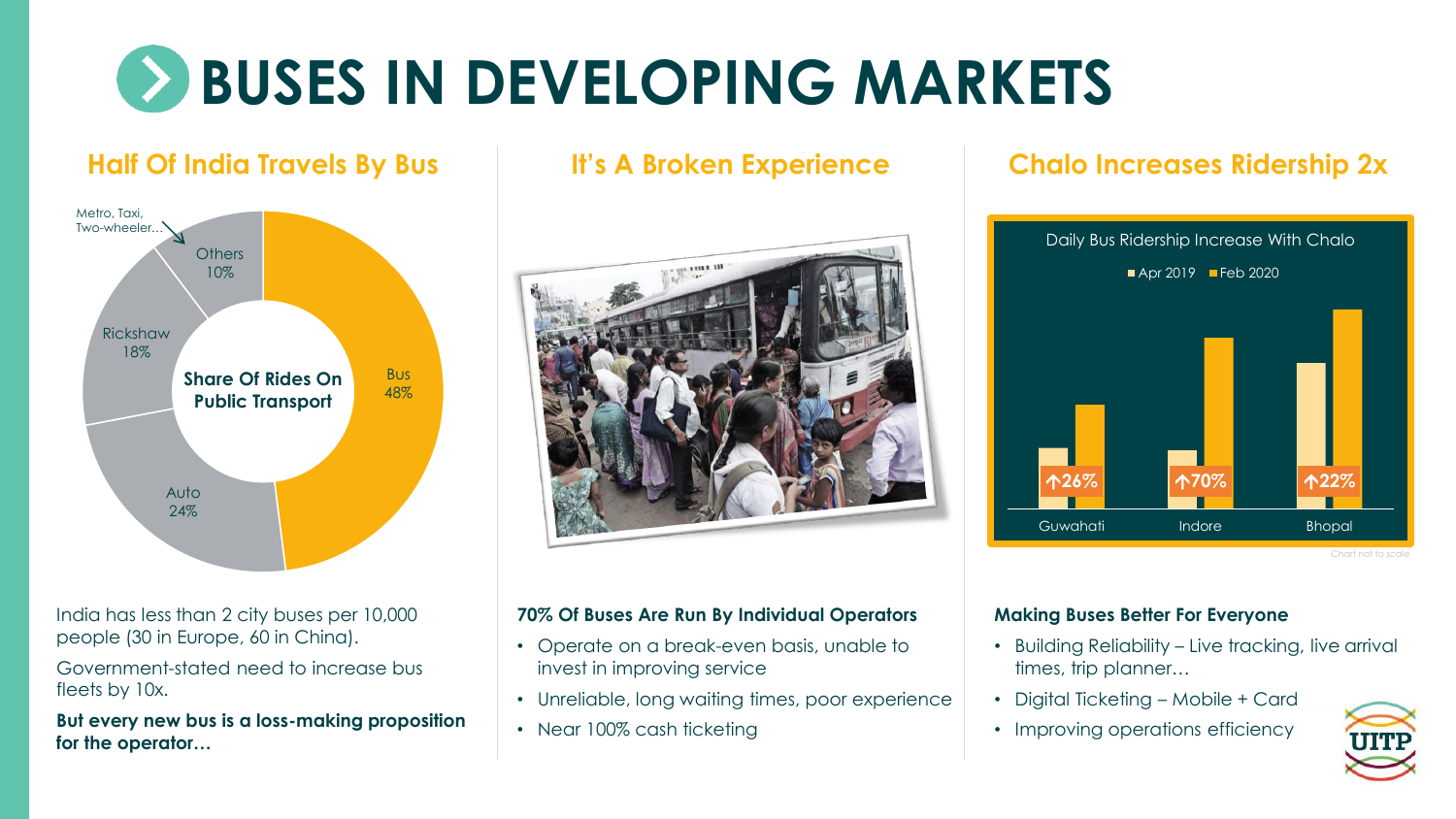



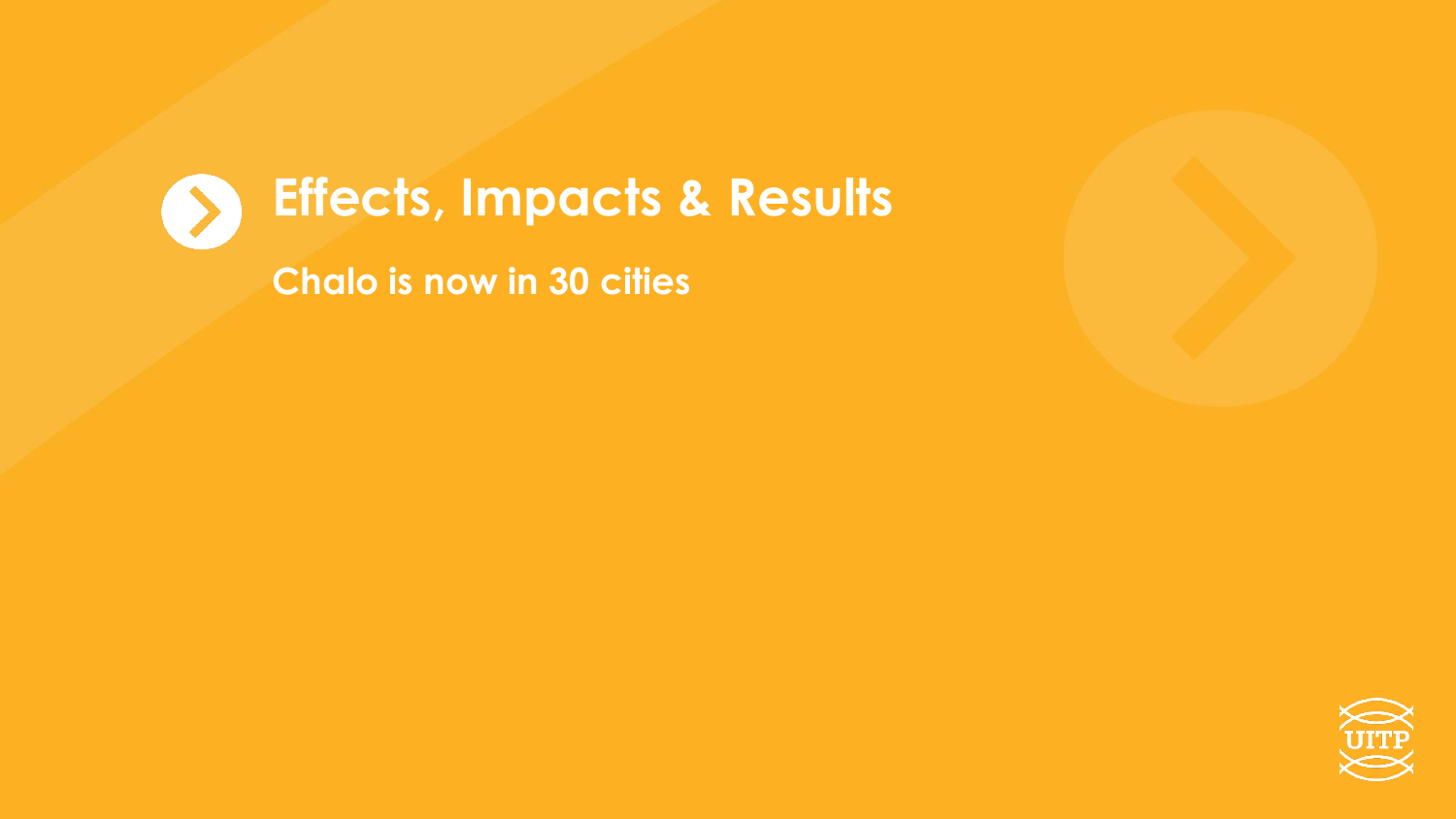

### **India's #1 Transport Technology Company**



**14,000** Buses with live tracking

**30** Chalo Cities

**23** Cities with Chalo Consumer Products